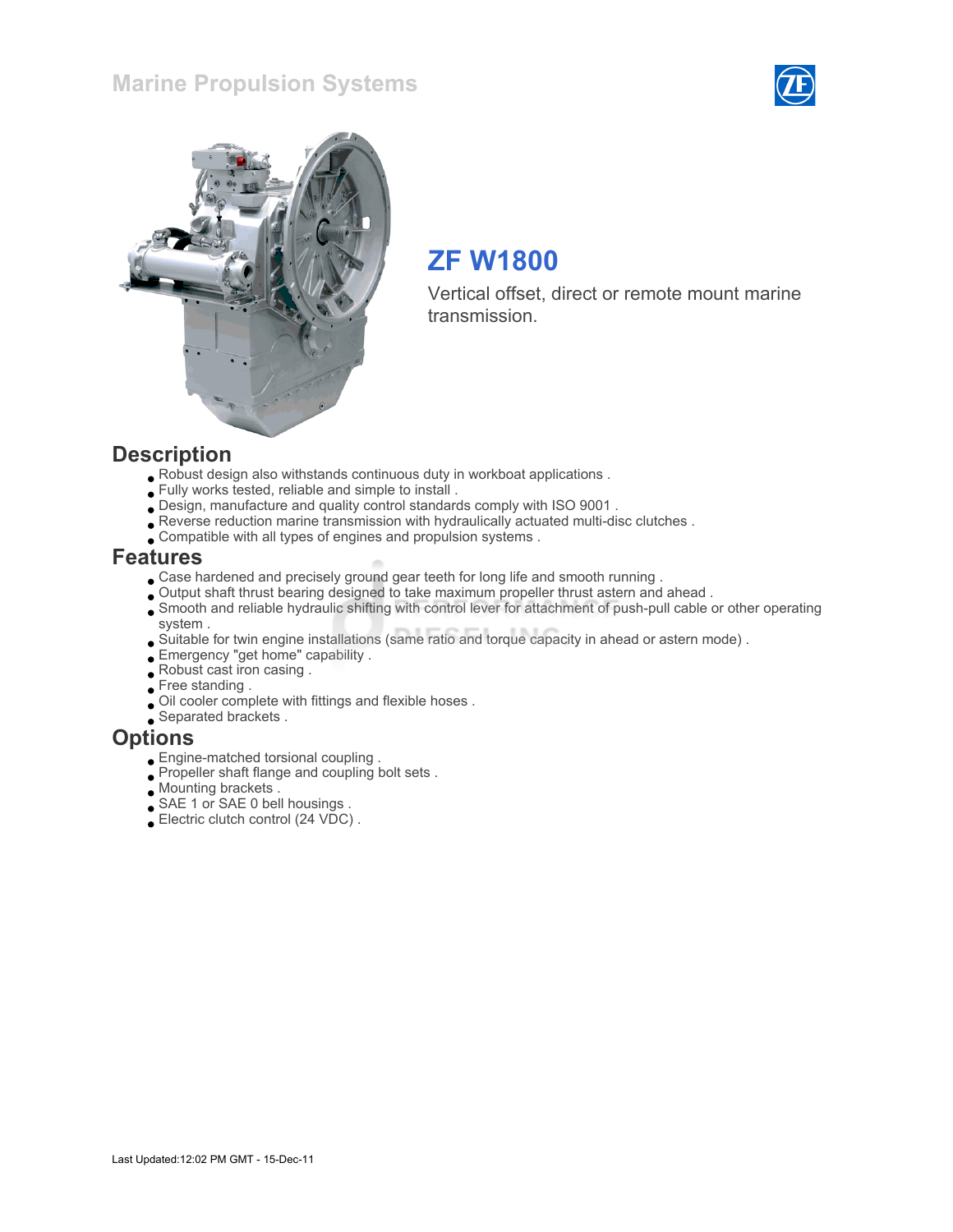# ZF W1800 Ratings

## Continuous Duty

| <b>RATIOS</b>                                          |           | MAX. TORQUE POWER/RPM |           |                       |           |     |           | <b>INPUT POWER CAPACITY</b> |           | MAX.                           |            |
|--------------------------------------------------------|-----------|-----------------------|-----------|-----------------------|-----------|-----|-----------|-----------------------------|-----------|--------------------------------|------------|
| 医麻疹                                                    | <b>Nm</b> | ftlb                  | <b>kW</b> | hp                    | <b>kW</b> | hp  | <b>kW</b> | hp                          | kW        | hp                             | <b>RPM</b> |
|                                                        |           |                       |           |                       |           |     |           |                             |           | 1600 rpm   1800 rpm   2100 rpm |            |
| 13.500*, 4.057, 4.394, 4.967, 5.393,<br>6.160          | 2690      | 1984                  |           | 0.2817 0.3777 451     |           | 604 | 507       | 680                         | 592 793   |                                | 2100       |
| $\blacksquare$ 6.458                                   | 2468      | 1820                  |           | 0.2584   0.3466   413 |           | 554 | 465  624  |                             | 543   728 |                                | 2100       |
| $\boxed{\blacksquare}$ 6.923*<br>* Concial Order Patio | 2148      | 1584                  |           | 0.2249 0.3016 360     |           | 483 | 405       | 543                         | 472       | 633                            | 2100       |

Special Order Ratio.

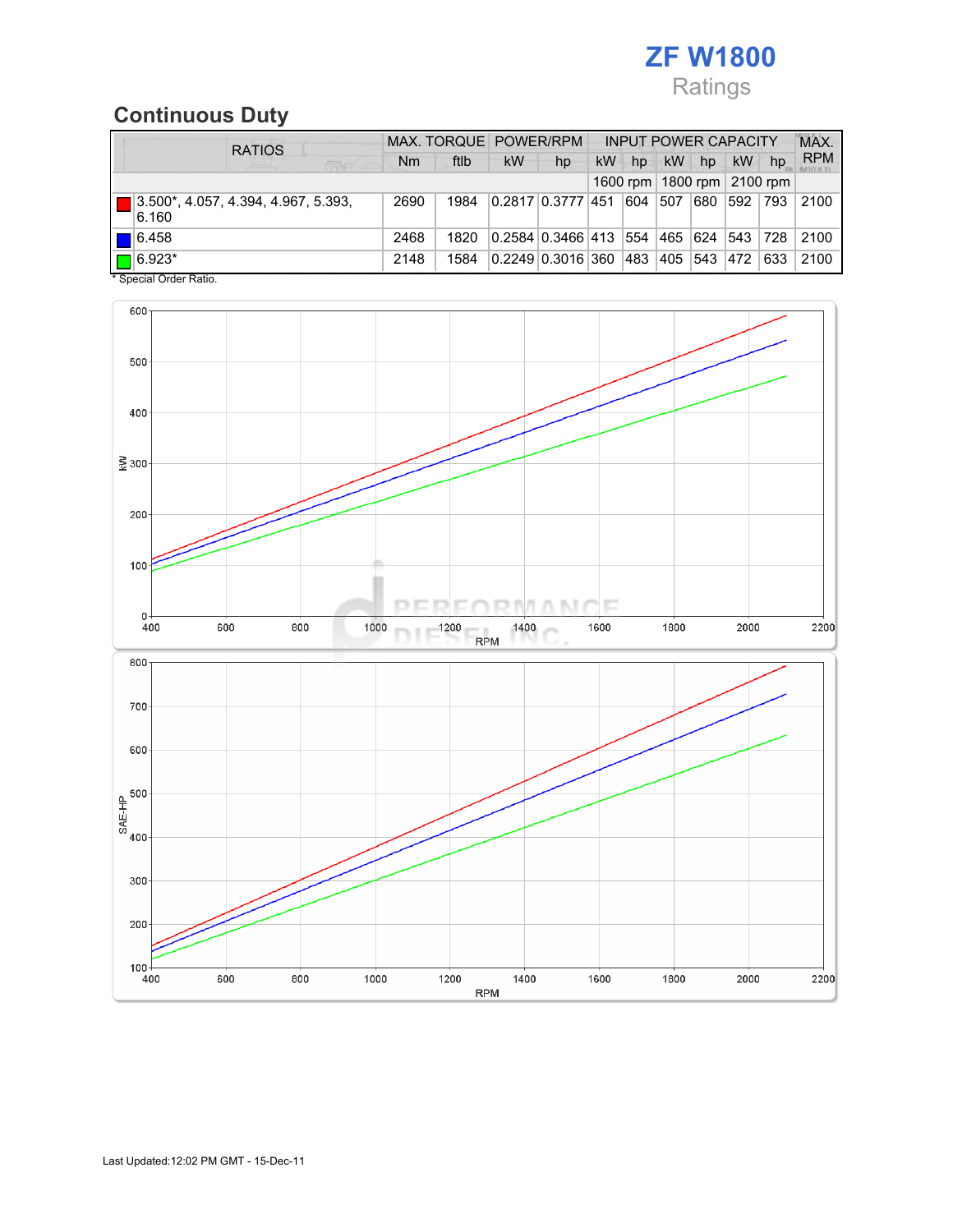## ZF W1800 Dimensions

Œ



| <b>MILLY</b><br>mm (inches) |  |                |                |                |                            |  |                                                                                     |    |           |  |  |
|-----------------------------|--|----------------|----------------|----------------|----------------------------|--|-------------------------------------------------------------------------------------|----|-----------|--|--|
|                             |  | B2             | H <sub>1</sub> | H <sub>2</sub> |                            |  | L <sub>2</sub>                                                                      | L3 | Bell Hsg. |  |  |
| 390 (15.4)                  |  |                |                |                |                            |  | $ 400(15.8) 400(15.8) 364(14.3) 692(27.2) 595(23.4) 435(17.1) 132(5.19) 115(4.53) $ |    |           |  |  |
|                             |  | Weight kg (lb) |                |                | Oil Capacity Litre (US qt) |  |                                                                                     |    |           |  |  |
|                             |  | 642 (1.412)    |                |                | 45.0 (47.7)                |  |                                                                                     |    |           |  |  |

# SAE Bell Housing Dimensions

| SAF No. |    |                                                         |  |    | <b>Bolt Holes</b> |                       |  |
|---------|----|---------------------------------------------------------|--|----|-------------------|-----------------------|--|
|         | mm | mm                                                      |  | mm | No.               | <b>Diameter</b><br>mm |  |
| n       |    | 647.7 25.5 679.45 26.75 711.2 28.0 16 13.49 17/32       |  |    |                   |                       |  |
|         |    | 511.18 20.125 530.23 20.875 552.45 21.75 12 11.91 15/32 |  |    |                   |                       |  |

# Output Coupling Dimensions

|  |  |  |  |  |                   |                                         |  | <b>Bolt Holes</b> |              |      |  |
|--|--|--|--|--|-------------------|-----------------------------------------|--|-------------------|--------------|------|--|
|  |  |  |  |  |                   |                                         |  | No.               | Diameter (E) |      |  |
|  |  |  |  |  | mm in mm in mm in | mm                                      |  |                   | mm           |      |  |
|  |  |  |  |  |                   | 285 11.2 245 9.65 175 6.89 22.0 0.87 12 |  |                   | 20.2         | 0.80 |  |



эF

 $B_2$